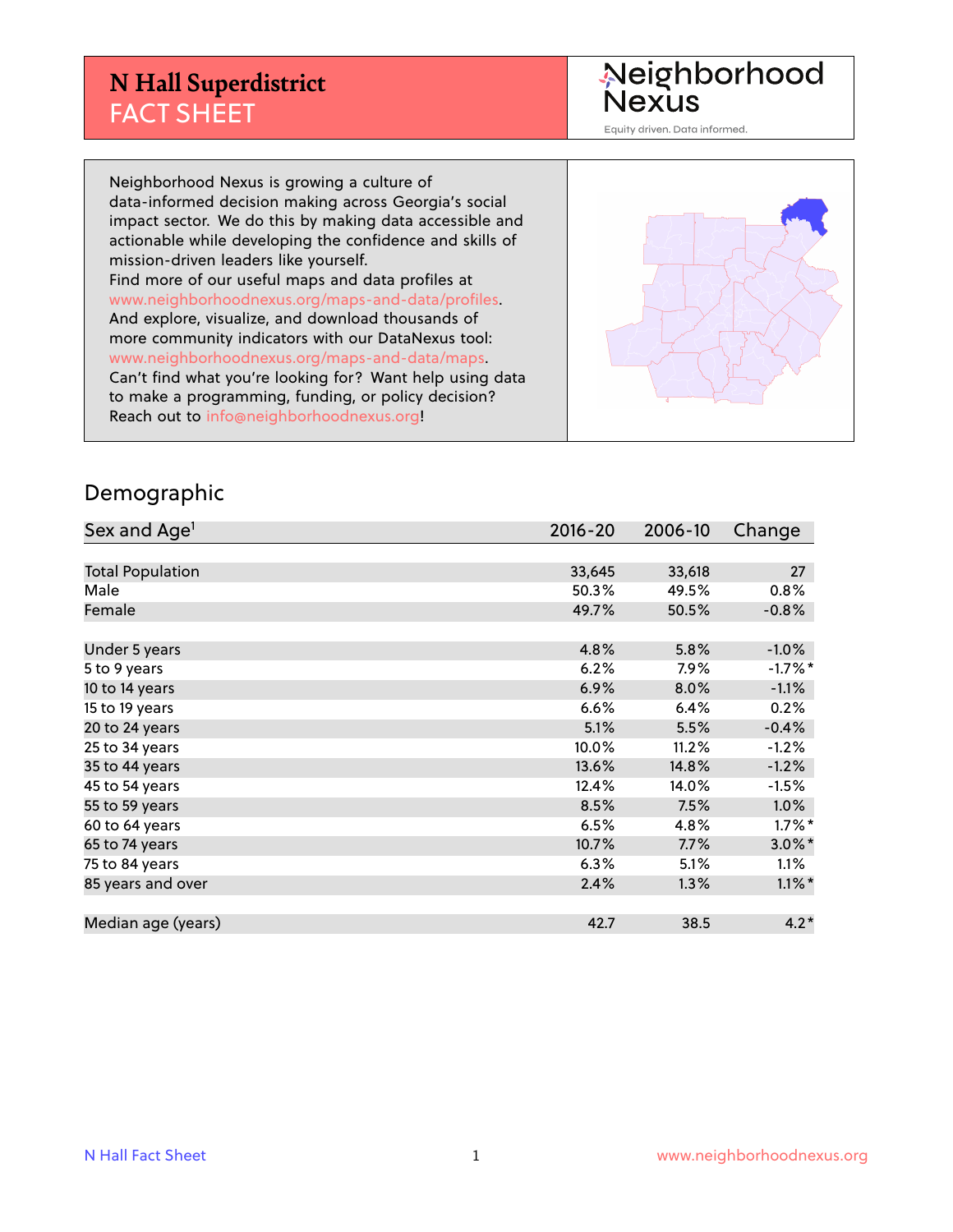# Demographic, continued...

| Race <sup>2</sup>                                            | $2016 - 20$ | 2006-10 | Change     |
|--------------------------------------------------------------|-------------|---------|------------|
| <b>Total population</b>                                      | 33,645      | 33,618  | 27         |
| One race                                                     | 97.5%       | 99.0%   | $-1.4\%$ * |
| White                                                        | 92.4%       | 94.2%   | $-1.8\%$ * |
| <b>Black or African American</b>                             | 2.5%        | 2.0%    | 0.4%       |
| American Indian and Alaska Native                            | 0.1%        | 0.2%    | $-0.1%$    |
| Asian                                                        | 1.3%        | 0.4%    | $0.9\%$ *  |
| Native Hawaiian and Other Pacific Islander                   | 0.1%        | 0.1%    | 0.0%       |
| Some other race                                              | 1.3%        | 2.0%    | $-0.8%$    |
| Two or more races                                            | 2.5%        | 1.0%    | $1.4\%$ *  |
| Race alone or in combination with other race(s) <sup>3</sup> | $2016 - 20$ | 2006-10 | Change     |
| <b>Total population</b>                                      | 33,645      | 33,618  | 27         |
| White                                                        | 94.8%       | 95.2%   | $-0.4%$    |
| <b>Black or African American</b>                             | 3.8%        | 2.5%    | 1.3%       |
| American Indian and Alaska Native                            | 0.5%        | 0.6%    | $-0.1%$    |
| Asian                                                        | 1.7%        | 0.4%    | $1.3\%$ *  |
| Native Hawaiian and Other Pacific Islander                   | 0.1%        | 0.1%    | 0.0%       |
| Some other race                                              | 1.6%        | 2.2%    | $-0.6%$    |
|                                                              |             |         |            |
| Hispanic or Latino and Race <sup>4</sup>                     | $2016 - 20$ | 2006-10 | Change     |
| <b>Total population</b>                                      | 33,645      | 33,618  | 27         |
| Hispanic or Latino (of any race)                             | 9.0%        | 7.7%    | 1.3%       |
| Not Hispanic or Latino                                       | 91.0%       | 92.3%   | $-1.3%$    |
| White alone                                                  | 85.0%       | 88.7%   | $-3.7\%$ * |
| Black or African American alone                              | 2.4%        | 2.0%    | 0.4%       |
| American Indian and Alaska Native alone                      | 0.1%        | 0.2%    | $-0.2%$    |
| Asian alone                                                  | 1.3%        | 0.4%    | $0.9\%$ *  |
| Native Hawaiian and Other Pacific Islander alone             | $0.0\%$     | 0.1%    | $-0.0%$    |
| Some other race alone                                        | 0.1%        | 0.0%    | 0.1%       |
| Two or more races                                            | 2.2%        | 0.9%    | $1.3\%$ *  |
| U.S. Citizenship Status <sup>5</sup>                         | $2016 - 20$ | 2006-10 | Change     |
|                                                              |             |         |            |
| Foreign-born population                                      | 1,604       | 1,381   | 223        |
| Naturalized U.S. citizen                                     | 43.5%       | 27.7%   | 15.9%      |
| Not a U.S. citizen                                           | 56.5%       | 72.3%   | $-15.9%$   |
| Citizen, Voting Age Population <sup>6</sup>                  | 2016-20     | 2006-10 | Change     |
| Citizen, 18 and over population                              | 25,198      | 24,062  | $1,136*$   |
| Male                                                         | 48.2%       | 47.6%   | 0.7%       |
| Female                                                       | 51.8%       | 52.4%   | $-0.7%$    |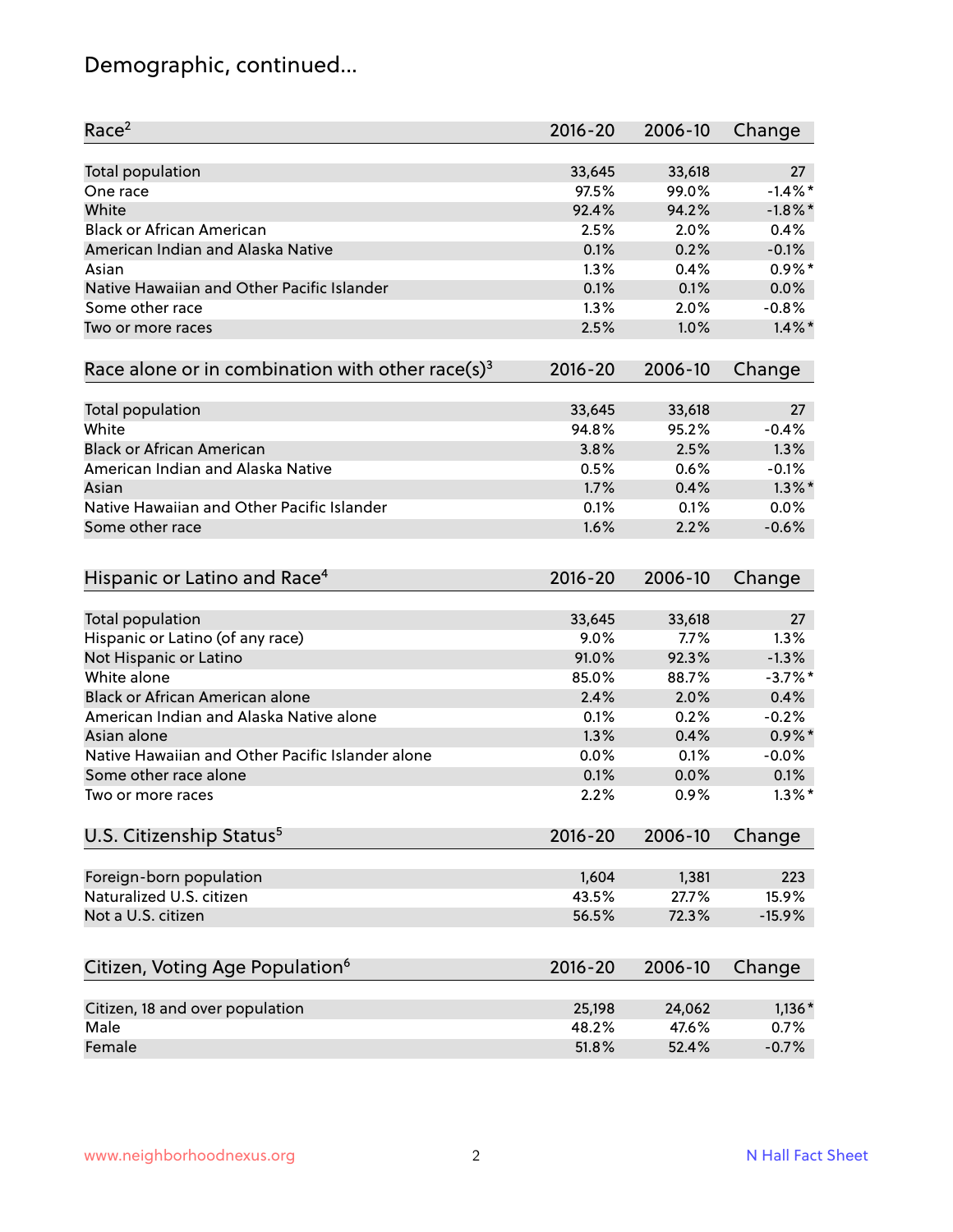#### Economic

| Income <sup>7</sup>                                 | 2016-20 | 2006-10 | Change     |
|-----------------------------------------------------|---------|---------|------------|
|                                                     |         |         |            |
| All households                                      | 12,032  | 12,497  | $-465$     |
| Less than \$10,000                                  | 2.3%    | 6.6%    | $-4.3\%$ * |
| \$10,000 to \$14,999                                | 4.1%    | 3.8%    | 0.2%       |
| \$15,000 to \$24,999                                | 8.2%    | 12.0%   | $-3.8\%$ * |
| \$25,000 to \$34,999                                | 8.4%    | 11.2%   | $-2.8%$    |
| \$35,000 to \$49,999                                | 12.3%   | 12.0%   | 0.3%       |
| \$50,000 to \$74,999                                | 19.0%   | 19.5%   | $-0.5%$    |
| \$75,000 to \$99,999                                | 15.2%   | 13.6%   | $1.6\%$    |
| \$100,000 to \$149,999                              | 18.0%   | 12.8%   | $5.2\%$ *  |
| \$150,000 to \$199,999                              | 6.6%    | 4.5%    | $2.0\%$ *  |
| \$200,000 or more                                   | 6.1%    | 4.0%    | $2.1\%$ *  |
| Median household income (dollars)                   | 68,916  | 55,148  | 13,767*    |
| Mean household income (dollars)                     | 90,636  | 72,323  | 18,314*    |
| With earnings                                       | 76.4%   | 80.5%   | $-4.1\%$ * |
| Mean earnings (dollars)                             | 86,149  | 71,031  | 15,118 *   |
| <b>With Social Security</b>                         | 38.2%   | 29.8%   | $8.4\%$ *  |
| Mean Social Security income (dollars)               | 22,949  | 16,498  | $6,451*$   |
| With retirement income                              | 26.5%   | 18.2%   | $8.3\%$ *  |
| Mean retirement income (dollars)                    | 29,455  | 20,738  | 8,717*     |
| With Supplemental Security Income                   | 4.8%    | 2.3%    | $2.4\%$ *  |
| Mean Supplemental Security Income (dollars)         | 11,003  | 8,588   | 2,415      |
| With cash public assistance income                  | 1.4%    | 1.3%    | 0.1%       |
| Mean cash public assistance income (dollars)        | 1,847   | 4,513   | $-2,666$   |
| With Food Stamp/SNAP benefits in the past 12 months | 7.1%    | 8.0%    | $-0.9%$    |
|                                                     |         |         |            |
| Families                                            | 9,221   | 9,679   | $-458$     |
| Less than \$10,000                                  | 0.7%    | 4.3%    | $-3.5%$ *  |
| \$10,000 to \$14,999                                | 2.1%    | 2.7%    | $-0.6%$    |
| \$15,000 to \$24,999                                | 5.5%    | 9.0%    | $-3.5%$    |
| \$25,000 to \$34,999                                | 7.2%    | 9.4%    | $-2.3%$    |
| \$35,000 to \$49,999                                | 11.1%   | 10.6%   | 0.5%       |
| \$50,000 to \$74,999                                | 21.2%   | 21.8%   | $-0.6%$    |
| \$75,000 to \$99,999                                | 16.0%   | 15.4%   | 0.6%       |
| \$100,000 to \$149,999                              | 21.3%   | 16.2%   | $5.1\%$ *  |
| \$150,000 to \$199,999                              | 7.8%    | 5.4%    | $2.4\%$ *  |
| \$200,000 or more                                   | 7.1%    | 5.1%    | $2.0\%$ *  |
| Median family income (dollars)                      | 78,464  | 65,908  | 12,556*    |
| Mean family income (dollars)                        | 101,527 | 83,105  | 18,422*    |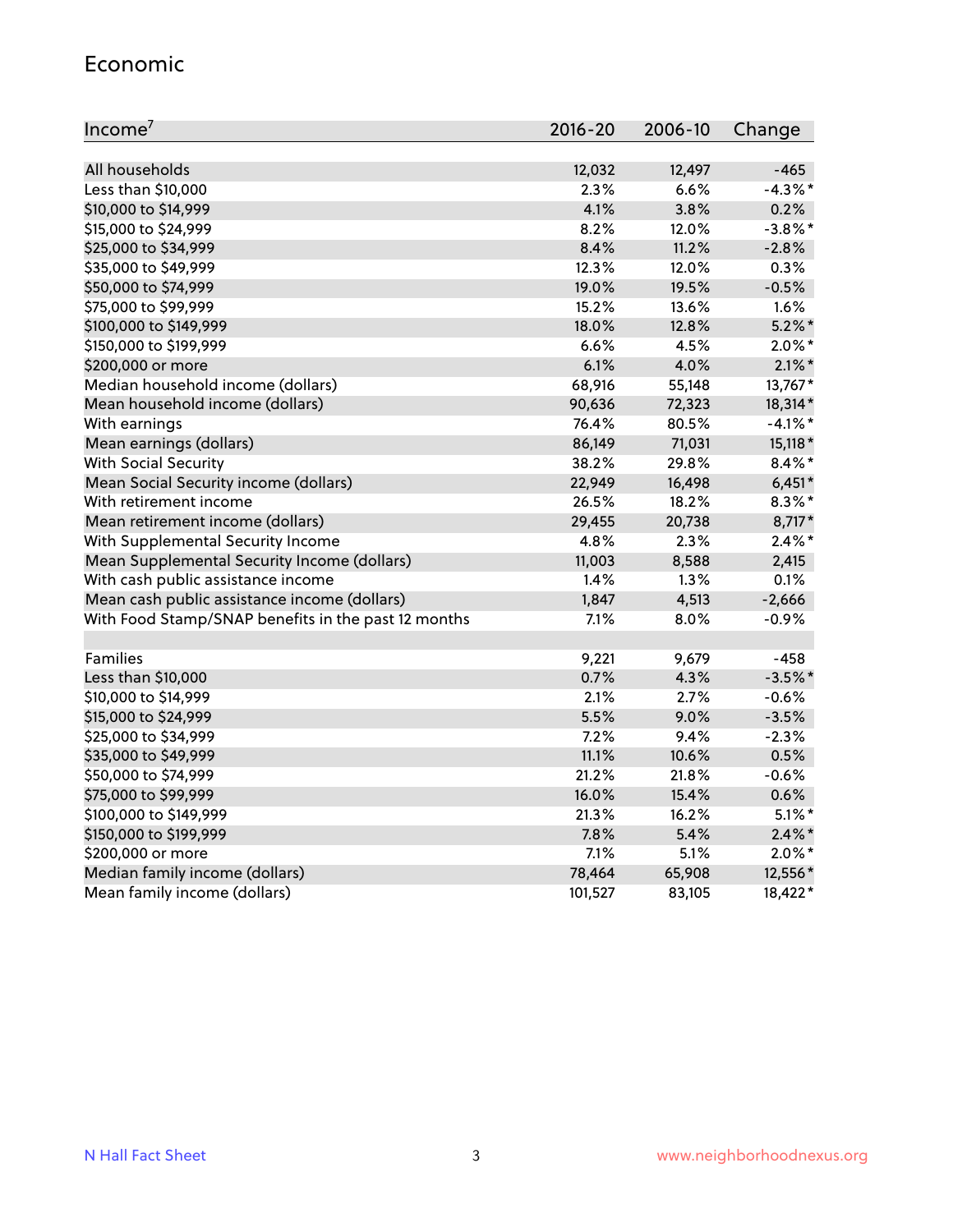#### Economic, continued...

| Income, continued <sup>8</sup>                                        | $2016 - 20$ | 2006-10 | Change   |
|-----------------------------------------------------------------------|-------------|---------|----------|
|                                                                       |             |         |          |
| Nonfamily households                                                  | 2,811       | 2,818   | $-7$     |
| Median nonfamily income (dollars)                                     | 34,816      | 25,619  | $9,197*$ |
| Mean nonfamily income (dollars)                                       | 47,651      | 33,736  | 13,916*  |
| Median earnings for workers (dollars)                                 | 33,253      | 30,762  | $2,491*$ |
| Median earnings for male full-time, year-round workers                | 51,222      | 44,843  | $6,379*$ |
| (dollars)                                                             |             |         |          |
| Median earnings for female full-time, year-round workers<br>(dollars) | 37,861      | 35,591  | $2,270*$ |
| Per capita income (dollars)                                           | 34,023      | 27,060  | $6,963*$ |
|                                                                       |             |         |          |
| Families and People Below Poverty Level <sup>9</sup>                  | $2016 - 20$ | 2006-10 | Change   |
|                                                                       |             |         |          |
| <b>All families</b>                                                   | 6.3%        | 9.0%    | $-2.7%$  |
| With related children under 18 years                                  | 10.5%       | 13.8%   | $-3.3%$  |
| With related children under 5 years only                              | 4.1%        | 12.1%   | $-8.0%$  |
| Married couple families                                               | 4.2%        | 5.8%    | $-1.7%$  |
| With related children under 18 years                                  | 6.5%        | 10.1%   | $-3.6%$  |
| With related children under 5 years only                              | 2.2%        | 7.1%    | $-4.9%$  |
| Families with female householder, no husband present                  | 18.1%       | 19.3%   | $-1.2%$  |
| With related children under 18 years                                  | 25.1%       | 23.9%   | 1.2%     |
| With related children under 5 years only                              | 38.5%       | 25.4%   | 13.1%    |
| All people                                                            | 9.4%        | 11.5%   | $-2.1%$  |
| Under 18 years                                                        | 12.8%       | 15.2%   | $-2.3%$  |
| Related children under 18 years                                       | 12.7%       | 14.7%   | $-2.0%$  |
| Related children under 5 years                                        | 12.7%       | 17.5%   | $-4.8%$  |
| Related children 5 to 17 years                                        | 12.7%       | 13.9%   | $-1.1%$  |
| 18 years and over                                                     | 8.4%        | 10.3%   | $-1.9%$  |
| 18 to 64 years                                                        | 9.2%        | 10.4%   | $-1.1%$  |
| 65 years and over                                                     | 6.0%        | 10.1%   | $-4.1%$  |
| People in families                                                    | 7.4%        | 9.8%    | $-2.4%$  |
| Unrelated individuals 15 years and over                               | 23.3%       | 25.1%   | $-1.8%$  |
|                                                                       |             |         |          |
| Non-Hispanic white people                                             | 8.1%        | 8.8%    | $-0.7%$  |
| Black or African-American people                                      | 8.2%        | 24.7%   | $-16.5%$ |
| Asian people                                                          | 0.0%        | 2.1%    | $-2.1%$  |
| Hispanic or Latino people                                             | 24.3%       | 37.0%   | $-12.8%$ |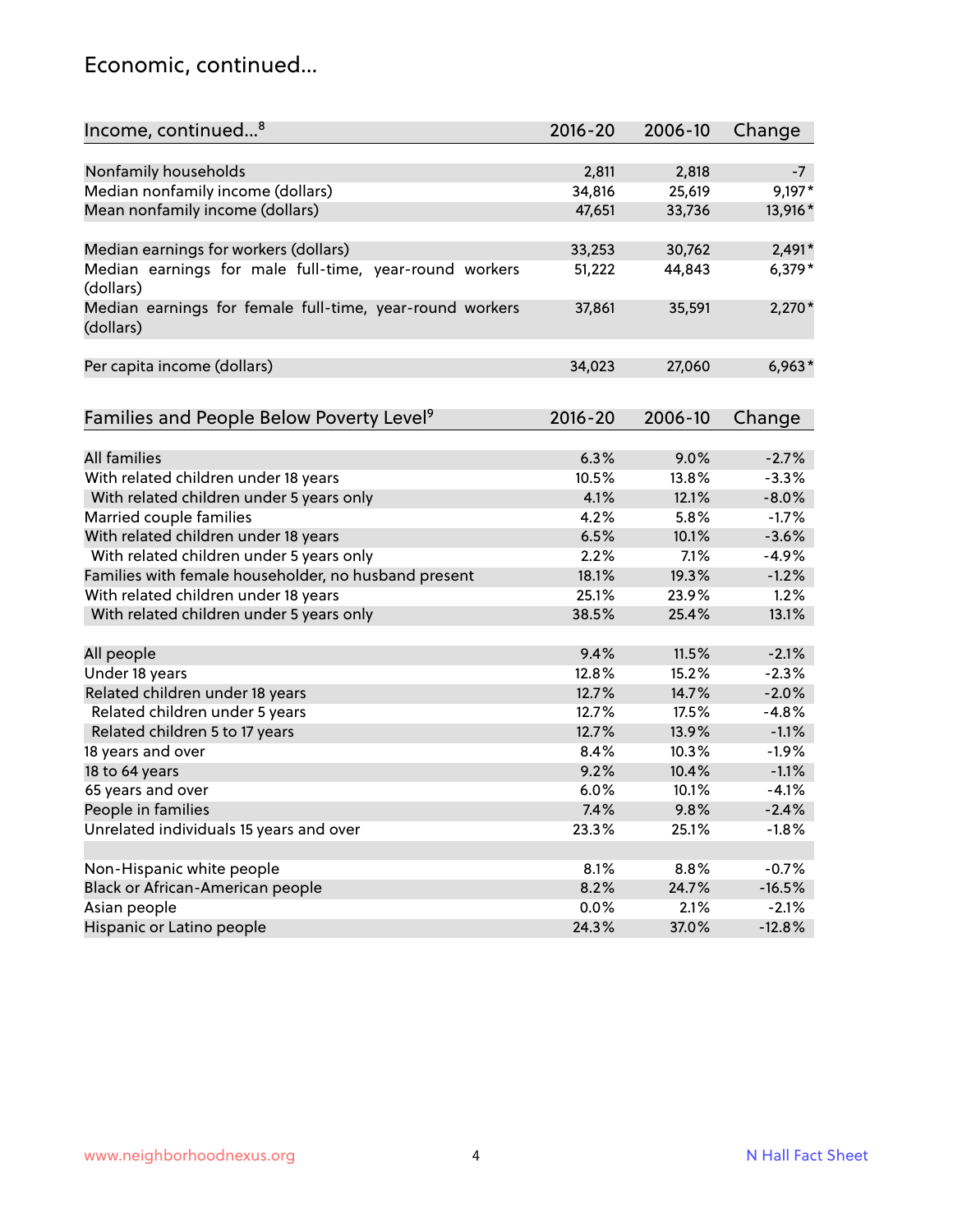## Employment

| Employment Status <sup>10</sup>                               | $2016 - 20$ | 2006-10 | Change     |
|---------------------------------------------------------------|-------------|---------|------------|
|                                                               |             |         |            |
| Population 16 years and over                                  | 27,047      | 26,003  | 1,044      |
| In labor force                                                | 62.0%       | 64.7%   | $-2.7%$    |
| Civilian labor force                                          | 61.9%       | 64.5%   | $-2.6%$    |
| Employed                                                      | 59.7%       | 59.9%   | $-0.2%$    |
| Unemployed                                                    | 2.2%        | 4.7%    | $-2.4%$    |
| <b>Armed Forces</b>                                           | 0.1%        | 0.1%    | $-0.1%$    |
| Not in labor force                                            | 38.0%       | 35.3%   | 2.7%       |
|                                                               |             |         |            |
| Civilian labor force                                          | 16,745      | 16,784  | $-39$      |
| <b>Unemployment Rate</b>                                      | 3.6%        | 7.2%    | $-3.6%$    |
| Females 16 years and over                                     | 13,833      | 13,401  | 432        |
| In labor force                                                | 55.7%       | 58.2%   | $-2.5%$    |
| Civilian labor force                                          | 55.6%       | 58.2%   | $-2.6%$    |
|                                                               | 53.2%       |         | $-1.1%$    |
| Employed                                                      |             | 54.3%   |            |
| Own children of the householder under 6 years                 | 1,816       | 2,227   | $-411$     |
| All parents in family in labor force                          | 73.2%       | 63.1%   | 10.0%      |
|                                                               |             |         |            |
| Own children of the householder 6 to 17 years                 | 5,473       | 5,793   | $-320$     |
| All parents in family in labor force                          | 67.7%       | 74.6%   | $-7.0%$    |
|                                                               |             |         |            |
| Industry <sup>11</sup>                                        | $2016 - 20$ | 2006-10 | Change     |
|                                                               |             |         |            |
| Civilian employed population 16 years and over                | 16,145      | 15,571  | 574        |
| Agriculture, forestry, fishing and hunting, and mining        | 2.2%        | 2.2%    | 0.0%       |
| Construction                                                  | 9.1%        | 9.3%    | $-0.3%$    |
| Manufacturing                                                 | 14.3%       | 13.8%   | 0.6%       |
| Wholesale trade                                               | 4.1%        | 4.6%    | $-0.5%$    |
| Retail trade                                                  | 14.1%       | 11.7%   | 2.3%       |
| Transportation and warehousing, and utilities                 | 4.8%        | 5.3%    | $-0.4%$    |
| Information                                                   | 2.0%        | 1.4%    | 0.6%       |
| Finance and insurance, and real estate and rental and leasing | 3.9%        | 6.1%    | $-2.2\%$ * |
| Professional, scientific, and management, and administrative  | $9.3\%$     | 7.5%    | 1.8%       |
| and waste management services                                 |             |         |            |
| Educational services, and health care and social assistance   | 21.1%       | 25.0%   | $-3.9\%$ * |
| Arts, entertainment, and recreation, and accommodation and    | 6.5%        | 4.2%    | $2.3\%$    |
| food services                                                 |             |         |            |
| Other services, except public administration                  | 6.1%        | 4.6%    | 1.5%       |
| Public administration                                         | 2.5%        | 4.4%    | $-1.9%$    |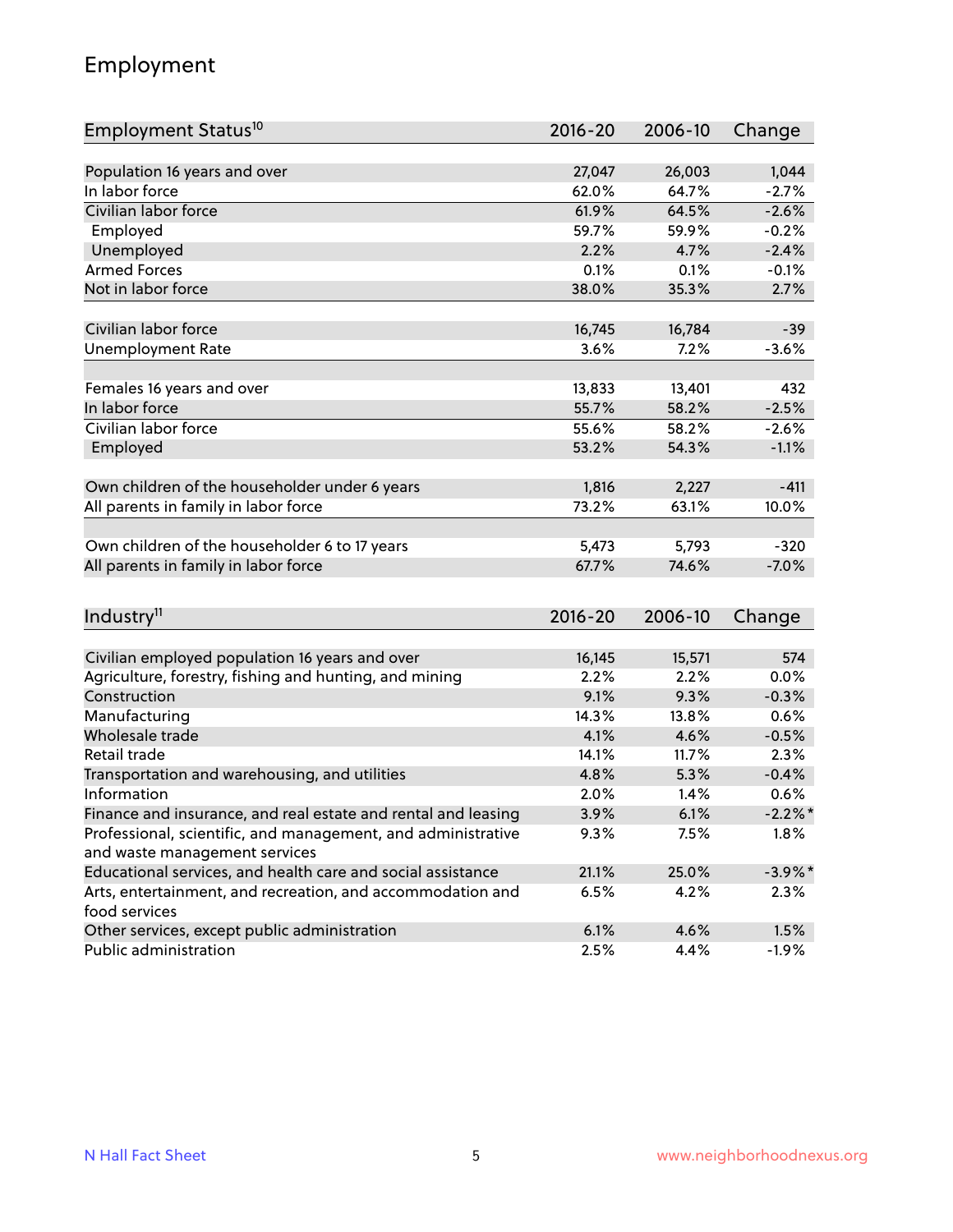# Employment, continued...

| Occupation <sup>12</sup>                                                    | $2016 - 20$ | 2006-10 | Change     |
|-----------------------------------------------------------------------------|-------------|---------|------------|
| Civilian employed population 16 years and over                              | 16,145      | 15,571  | 574        |
|                                                                             | 35.8%       | 34.6%   | 1.2%       |
| Management, business, science, and arts occupations                         | 13.8%       | 13.6%   | 0.3%       |
| Service occupations                                                         |             |         |            |
| Sales and office occupations                                                | 22.5%       | 25.3%   | $-2.8%$    |
| Natural<br>and<br>resources,<br>construction,<br>maintenance<br>occupations | 10.8%       | 13.4%   | $-2.6%$    |
| Production, transportation, and material moving occupations                 | 17.1%       | 13.2%   | $3.9\%$ *  |
| Class of Worker <sup>13</sup>                                               | $2016 - 20$ | 2006-10 | Change     |
|                                                                             |             |         |            |
| Civilian employed population 16 years and over                              | 16,145      | 15,571  | 574        |
| Private wage and salary workers                                             | 79.8%       | 74.2%   | 5.6%       |
| Government workers                                                          | 12.3%       | 18.7%   | $-6.4\%$ * |
| Self-employed in own not incorporated business workers                      | 7.6%        | 6.4%    | 1.2%       |
| Unpaid family workers                                                       | 0.2%        | 0.6%    | $-0.4%$    |
| Job Flows <sup>14</sup>                                                     | 2019        | 2010    | Change     |
|                                                                             |             |         |            |
| Total Jobs in district                                                      | 5,146       | 2,861   | 2,285      |
| Held by residents of district                                               | 19.6%       | 28.2%   | $-8.6%$    |
| Held by non-residents of district                                           | 80.4%       | 71.8%   | 8.6%       |
| Jobs by Industry Sector <sup>15</sup>                                       | 2019        | 2010    | Change     |
|                                                                             |             |         |            |
| Total Jobs in district                                                      | 5,146       | 2,861   | 2,285      |
| Goods Producing sectors                                                     | 39.0%       | 14.0%   | 25.0%      |
| Trade, Transportation, and Utilities sectors                                | 19.0%       | 30.5%   | $-11.5%$   |
| All Other Services sectors                                                  | 42.0%       | 55.5%   | $-13.4%$   |
|                                                                             |             |         |            |
| Total Jobs in district held by district residents                           | 1,009       | 806     | 203        |
| <b>Goods Producing sectors</b>                                              | 30.6%       | 18.7%   | 11.9%      |
| Trade, Transportation, and Utilities sectors                                | 17.9%       | 23.2%   | $-5.3%$    |
| All Other Services sectors                                                  | 51.4%       | 58.1%   | $-6.6%$    |
|                                                                             |             |         |            |
| Jobs by Earnings <sup>16</sup>                                              | 2019        | 2010    | Change     |
|                                                                             |             |         |            |
| Total Jobs in district                                                      | 5,146       | 2,861   | 2,285      |
| Jobs with earnings \$1250/month or less                                     | 23.5%       | 30.4%   | $-6.9%$    |
| Jobs with earnings \$1251/month to \$3333/month                             | 44.2%       | 41.7%   | 2.5%       |
| Jobs with earnings greater than \$3333/month                                | 32.3%       | 27.9%   | 4.4%       |
| Total Jobs in district held by district residents                           | 1,009       | 806     | 203        |
| Jobs with earnings \$1250/month or less                                     | 31.0%       | 34.5%   | $-3.5%$    |
| Jobs with earnings \$1251/month to \$3333/month                             | 35.4%       | 40.3%   | $-4.9%$    |
| Jobs with earnings greater than \$3333/month                                | 33.6%       | 25.2%   | 8.4%       |
|                                                                             |             |         |            |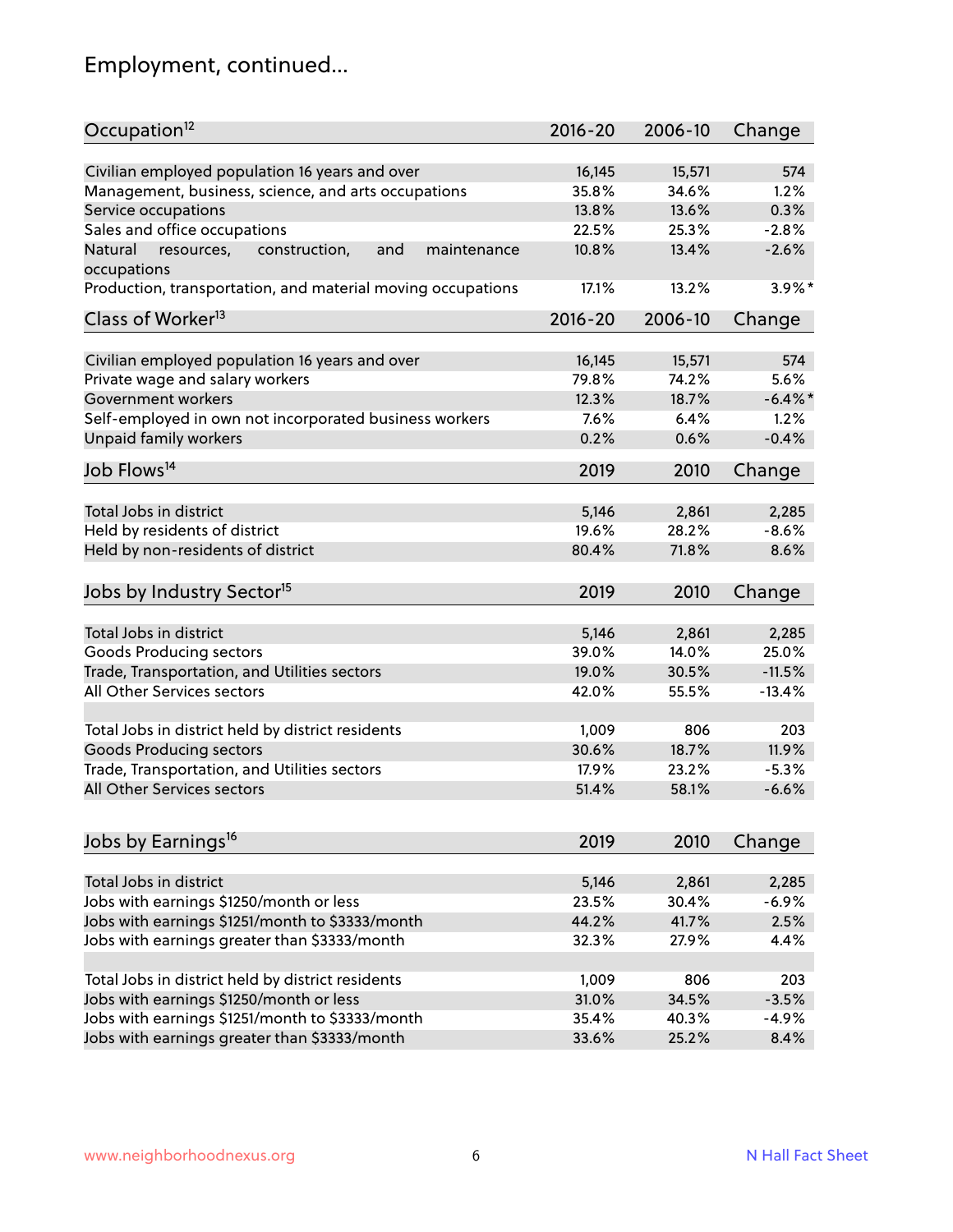# Employment, continued...

| Jobs by Age of Worker <sup>17</sup>               | 2019  | 2010  | Change  |
|---------------------------------------------------|-------|-------|---------|
|                                                   |       |       |         |
| Total Jobs in district                            | 5,146 | 2,861 | 2,285   |
| Jobs with workers age 29 or younger               | 22.2% | 20.4% | 1.8%    |
| Jobs with workers age 30 to 54                    | 54.3% | 60.6% | $-6.3%$ |
| Jobs with workers age 55 or older                 | 23.6% | 19.0% | 4.5%    |
|                                                   |       |       |         |
| Total Jobs in district held by district residents | 1.009 | 806   | 203     |
| Jobs with workers age 29 or younger               | 19.7% | 20.5% | $-0.7%$ |
| Jobs with workers age 30 to 54                    | 50.6% | 58.9% | $-8.3%$ |
| Jobs with workers age 55 or older                 | 29.6% | 20.6% | 9.0%    |
|                                                   |       |       |         |

#### Education

| School Enrollment <sup>18</sup>                | $2016 - 20$ | 2006-10 | Change    |
|------------------------------------------------|-------------|---------|-----------|
|                                                |             |         |           |
| Population 3 years and over enrolled in school | 7,632       | 8,863   | $-1,231*$ |
| Nursery school, preschool                      | 3.1%        | 4.7%    | $-1.7%$   |
| Kindergarten                                   | 3.9%        | 5.6%    | $-1.7%$   |
| Elementary school (grades 1-8)                 | 51.6%       | 46.8%   | 4.8%      |
| High school (grades 9-12)                      | 24.0%       | 23.7%   | 0.3%      |
| College or graduate school                     | 17.5%       | 19.2%   | $-1.8%$   |
| Educational Attainment <sup>19</sup>           | $2016 - 20$ | 2006-10 | Change    |
|                                                |             |         |           |
| Population 25 years and over                   | 23,695      | 22,324  | $1,371*$  |
| Less than 9th grade                            | 5.3%        | 6.4%    | $-1.1%$   |
| 9th to 12th grade, no diploma                  | 10.0%       | 12.3%   | $-2.2%$   |
| High school graduate (includes equivalency)    | 30.0%       | 32.7%   | $-2.6%$   |
| Some college, no degree                        | 22.1%       | 20.4%   | 1.7%      |
| Associate's degree                             | 7.6%        | 6.7%    | 0.9%      |
| Bachelor's degree                              | 13.8%       | 12.9%   | 0.9%      |
| Graduate or professional degree                | 11.1%       | 8.6%    | 2.4%      |
|                                                |             |         |           |
| Percent high school graduate or higher         | 84.7%       | 81.3%   | 3.3%      |
| Percent bachelor's degree or higher            | 24.9%       | 21.6%   | 3.3%      |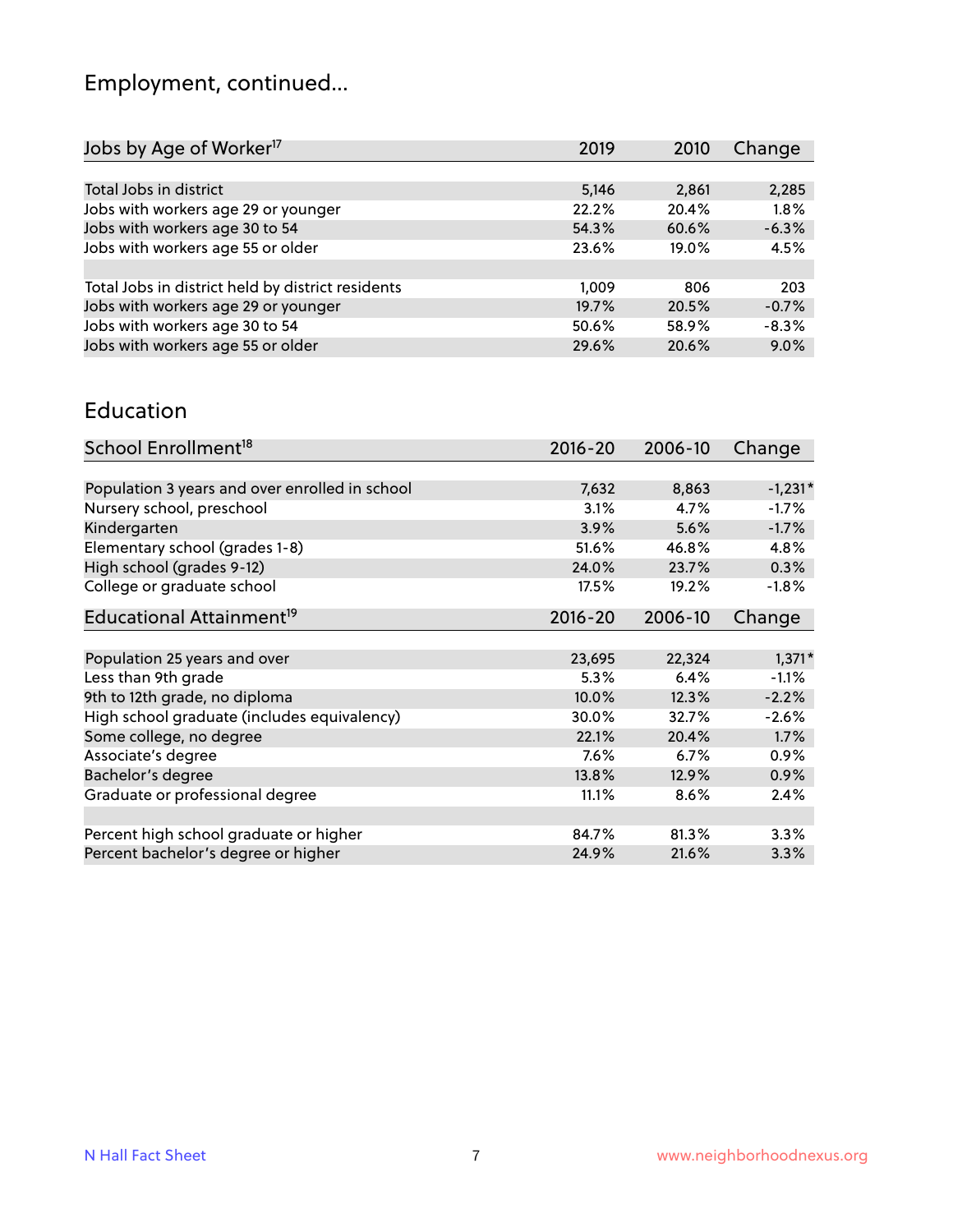## Housing

| <b>Total households</b><br>12,032<br>$-465$<br>12,497<br>Family households (families)<br>76.6%<br>77.5%<br>$-0.8%$<br>With own children under 18 years<br>27.5%<br>30.7%<br>$-3.2%$<br>Married-couple family<br>63.6%<br>63.2%<br>0.4%<br>With own children of the householder under 18 years<br>21.7%<br>23.5%<br>$-1.8%$<br>Male householder, no wife present, family<br>3.8%<br>3.6%<br>0.2%<br>With own children of the householder under 18 years<br>1.8%<br>1.4%<br>0.4%<br>Female householder, no husband present, family<br>9.3%<br>10.7%<br>$-1.4%$<br>With own children of the householder under 18 years<br>4.0%<br>$-1.8%$<br>5.8%<br>Nonfamily households<br>23.4%<br>22.5%<br>0.8%<br>Householder living alone<br>20.3%<br>1.9%<br>18.4%<br>$2.6\%$ *<br>65 years and over<br>9.6%<br>7.0%<br>31.1%<br>34.8%<br>Households with one or more people under 18 years<br>$-3.7%$ *<br>Households with one or more people 65 years and over<br>36.1%<br>26.5%<br>$9.7\%$ *<br>$0.10*$<br>Average household size<br>2.79<br>2.69<br>Average family size<br>3.17<br>3.06<br>0.12<br>Housing Occupancy <sup>21</sup><br>$2016 - 20$<br>2006-10<br>Change<br>Total housing units<br>14,526<br>13,961<br>565*<br>82.8%<br>Occupied housing units<br>89.5%<br>$-6.7%$ *<br>Vacant housing units<br>17.2%<br>$6.7\%$ *<br>10.5%<br>2.3<br>1.5<br>0.7<br>Homeowner vacancy rate<br>0.7<br>$-1.9$<br>Rental vacancy rate<br>2.6<br>Units in Structure <sup>22</sup><br>2016-20<br>2006-10<br>Change<br>Total housing units<br>14,526<br>13,961<br>565*<br>1-unit, detached<br>79.0%<br>80.1%<br>$-1.1%$<br>1-unit, attached<br>0.8%<br>0.1%<br>0.7%<br>0.3%<br>0.5%<br>$-0.2%$<br>2 units<br>3 or 4 units<br>0.2%<br>0.0%<br>0.2%<br>5 to 9 units<br>0.0%<br>0.4%<br>$-0.4%$<br>10 to 19 units<br>0.0%<br>0.0%<br>$-0.0%$<br>20 or more units<br>3.0%<br>2.1%<br>0.9%<br>Mobile home<br>16.4%<br>16.5%<br>$-0.1%$ | Households by Type <sup>20</sup> | 2016-20 | 2006-10 | Change  |
|-------------------------------------------------------------------------------------------------------------------------------------------------------------------------------------------------------------------------------------------------------------------------------------------------------------------------------------------------------------------------------------------------------------------------------------------------------------------------------------------------------------------------------------------------------------------------------------------------------------------------------------------------------------------------------------------------------------------------------------------------------------------------------------------------------------------------------------------------------------------------------------------------------------------------------------------------------------------------------------------------------------------------------------------------------------------------------------------------------------------------------------------------------------------------------------------------------------------------------------------------------------------------------------------------------------------------------------------------------------------------------------------------------------------------------------------------------------------------------------------------------------------------------------------------------------------------------------------------------------------------------------------------------------------------------------------------------------------------------------------------------------------------------------------------------------------------------------------------------------------------------------------------------------------|----------------------------------|---------|---------|---------|
|                                                                                                                                                                                                                                                                                                                                                                                                                                                                                                                                                                                                                                                                                                                                                                                                                                                                                                                                                                                                                                                                                                                                                                                                                                                                                                                                                                                                                                                                                                                                                                                                                                                                                                                                                                                                                                                                                                                   |                                  |         |         |         |
|                                                                                                                                                                                                                                                                                                                                                                                                                                                                                                                                                                                                                                                                                                                                                                                                                                                                                                                                                                                                                                                                                                                                                                                                                                                                                                                                                                                                                                                                                                                                                                                                                                                                                                                                                                                                                                                                                                                   |                                  |         |         |         |
|                                                                                                                                                                                                                                                                                                                                                                                                                                                                                                                                                                                                                                                                                                                                                                                                                                                                                                                                                                                                                                                                                                                                                                                                                                                                                                                                                                                                                                                                                                                                                                                                                                                                                                                                                                                                                                                                                                                   |                                  |         |         |         |
|                                                                                                                                                                                                                                                                                                                                                                                                                                                                                                                                                                                                                                                                                                                                                                                                                                                                                                                                                                                                                                                                                                                                                                                                                                                                                                                                                                                                                                                                                                                                                                                                                                                                                                                                                                                                                                                                                                                   |                                  |         |         |         |
|                                                                                                                                                                                                                                                                                                                                                                                                                                                                                                                                                                                                                                                                                                                                                                                                                                                                                                                                                                                                                                                                                                                                                                                                                                                                                                                                                                                                                                                                                                                                                                                                                                                                                                                                                                                                                                                                                                                   |                                  |         |         |         |
|                                                                                                                                                                                                                                                                                                                                                                                                                                                                                                                                                                                                                                                                                                                                                                                                                                                                                                                                                                                                                                                                                                                                                                                                                                                                                                                                                                                                                                                                                                                                                                                                                                                                                                                                                                                                                                                                                                                   |                                  |         |         |         |
|                                                                                                                                                                                                                                                                                                                                                                                                                                                                                                                                                                                                                                                                                                                                                                                                                                                                                                                                                                                                                                                                                                                                                                                                                                                                                                                                                                                                                                                                                                                                                                                                                                                                                                                                                                                                                                                                                                                   |                                  |         |         |         |
|                                                                                                                                                                                                                                                                                                                                                                                                                                                                                                                                                                                                                                                                                                                                                                                                                                                                                                                                                                                                                                                                                                                                                                                                                                                                                                                                                                                                                                                                                                                                                                                                                                                                                                                                                                                                                                                                                                                   |                                  |         |         |         |
|                                                                                                                                                                                                                                                                                                                                                                                                                                                                                                                                                                                                                                                                                                                                                                                                                                                                                                                                                                                                                                                                                                                                                                                                                                                                                                                                                                                                                                                                                                                                                                                                                                                                                                                                                                                                                                                                                                                   |                                  |         |         |         |
|                                                                                                                                                                                                                                                                                                                                                                                                                                                                                                                                                                                                                                                                                                                                                                                                                                                                                                                                                                                                                                                                                                                                                                                                                                                                                                                                                                                                                                                                                                                                                                                                                                                                                                                                                                                                                                                                                                                   |                                  |         |         |         |
|                                                                                                                                                                                                                                                                                                                                                                                                                                                                                                                                                                                                                                                                                                                                                                                                                                                                                                                                                                                                                                                                                                                                                                                                                                                                                                                                                                                                                                                                                                                                                                                                                                                                                                                                                                                                                                                                                                                   |                                  |         |         |         |
|                                                                                                                                                                                                                                                                                                                                                                                                                                                                                                                                                                                                                                                                                                                                                                                                                                                                                                                                                                                                                                                                                                                                                                                                                                                                                                                                                                                                                                                                                                                                                                                                                                                                                                                                                                                                                                                                                                                   |                                  |         |         |         |
|                                                                                                                                                                                                                                                                                                                                                                                                                                                                                                                                                                                                                                                                                                                                                                                                                                                                                                                                                                                                                                                                                                                                                                                                                                                                                                                                                                                                                                                                                                                                                                                                                                                                                                                                                                                                                                                                                                                   |                                  |         |         |         |
|                                                                                                                                                                                                                                                                                                                                                                                                                                                                                                                                                                                                                                                                                                                                                                                                                                                                                                                                                                                                                                                                                                                                                                                                                                                                                                                                                                                                                                                                                                                                                                                                                                                                                                                                                                                                                                                                                                                   |                                  |         |         |         |
|                                                                                                                                                                                                                                                                                                                                                                                                                                                                                                                                                                                                                                                                                                                                                                                                                                                                                                                                                                                                                                                                                                                                                                                                                                                                                                                                                                                                                                                                                                                                                                                                                                                                                                                                                                                                                                                                                                                   |                                  |         |         |         |
|                                                                                                                                                                                                                                                                                                                                                                                                                                                                                                                                                                                                                                                                                                                                                                                                                                                                                                                                                                                                                                                                                                                                                                                                                                                                                                                                                                                                                                                                                                                                                                                                                                                                                                                                                                                                                                                                                                                   |                                  |         |         |         |
|                                                                                                                                                                                                                                                                                                                                                                                                                                                                                                                                                                                                                                                                                                                                                                                                                                                                                                                                                                                                                                                                                                                                                                                                                                                                                                                                                                                                                                                                                                                                                                                                                                                                                                                                                                                                                                                                                                                   |                                  |         |         |         |
|                                                                                                                                                                                                                                                                                                                                                                                                                                                                                                                                                                                                                                                                                                                                                                                                                                                                                                                                                                                                                                                                                                                                                                                                                                                                                                                                                                                                                                                                                                                                                                                                                                                                                                                                                                                                                                                                                                                   |                                  |         |         |         |
|                                                                                                                                                                                                                                                                                                                                                                                                                                                                                                                                                                                                                                                                                                                                                                                                                                                                                                                                                                                                                                                                                                                                                                                                                                                                                                                                                                                                                                                                                                                                                                                                                                                                                                                                                                                                                                                                                                                   |                                  |         |         |         |
|                                                                                                                                                                                                                                                                                                                                                                                                                                                                                                                                                                                                                                                                                                                                                                                                                                                                                                                                                                                                                                                                                                                                                                                                                                                                                                                                                                                                                                                                                                                                                                                                                                                                                                                                                                                                                                                                                                                   |                                  |         |         |         |
|                                                                                                                                                                                                                                                                                                                                                                                                                                                                                                                                                                                                                                                                                                                                                                                                                                                                                                                                                                                                                                                                                                                                                                                                                                                                                                                                                                                                                                                                                                                                                                                                                                                                                                                                                                                                                                                                                                                   |                                  |         |         |         |
|                                                                                                                                                                                                                                                                                                                                                                                                                                                                                                                                                                                                                                                                                                                                                                                                                                                                                                                                                                                                                                                                                                                                                                                                                                                                                                                                                                                                                                                                                                                                                                                                                                                                                                                                                                                                                                                                                                                   |                                  |         |         |         |
|                                                                                                                                                                                                                                                                                                                                                                                                                                                                                                                                                                                                                                                                                                                                                                                                                                                                                                                                                                                                                                                                                                                                                                                                                                                                                                                                                                                                                                                                                                                                                                                                                                                                                                                                                                                                                                                                                                                   |                                  |         |         |         |
|                                                                                                                                                                                                                                                                                                                                                                                                                                                                                                                                                                                                                                                                                                                                                                                                                                                                                                                                                                                                                                                                                                                                                                                                                                                                                                                                                                                                                                                                                                                                                                                                                                                                                                                                                                                                                                                                                                                   |                                  |         |         |         |
|                                                                                                                                                                                                                                                                                                                                                                                                                                                                                                                                                                                                                                                                                                                                                                                                                                                                                                                                                                                                                                                                                                                                                                                                                                                                                                                                                                                                                                                                                                                                                                                                                                                                                                                                                                                                                                                                                                                   |                                  |         |         |         |
|                                                                                                                                                                                                                                                                                                                                                                                                                                                                                                                                                                                                                                                                                                                                                                                                                                                                                                                                                                                                                                                                                                                                                                                                                                                                                                                                                                                                                                                                                                                                                                                                                                                                                                                                                                                                                                                                                                                   |                                  |         |         |         |
|                                                                                                                                                                                                                                                                                                                                                                                                                                                                                                                                                                                                                                                                                                                                                                                                                                                                                                                                                                                                                                                                                                                                                                                                                                                                                                                                                                                                                                                                                                                                                                                                                                                                                                                                                                                                                                                                                                                   |                                  |         |         |         |
|                                                                                                                                                                                                                                                                                                                                                                                                                                                                                                                                                                                                                                                                                                                                                                                                                                                                                                                                                                                                                                                                                                                                                                                                                                                                                                                                                                                                                                                                                                                                                                                                                                                                                                                                                                                                                                                                                                                   |                                  |         |         |         |
|                                                                                                                                                                                                                                                                                                                                                                                                                                                                                                                                                                                                                                                                                                                                                                                                                                                                                                                                                                                                                                                                                                                                                                                                                                                                                                                                                                                                                                                                                                                                                                                                                                                                                                                                                                                                                                                                                                                   |                                  |         |         |         |
|                                                                                                                                                                                                                                                                                                                                                                                                                                                                                                                                                                                                                                                                                                                                                                                                                                                                                                                                                                                                                                                                                                                                                                                                                                                                                                                                                                                                                                                                                                                                                                                                                                                                                                                                                                                                                                                                                                                   |                                  |         |         |         |
|                                                                                                                                                                                                                                                                                                                                                                                                                                                                                                                                                                                                                                                                                                                                                                                                                                                                                                                                                                                                                                                                                                                                                                                                                                                                                                                                                                                                                                                                                                                                                                                                                                                                                                                                                                                                                                                                                                                   |                                  |         |         |         |
|                                                                                                                                                                                                                                                                                                                                                                                                                                                                                                                                                                                                                                                                                                                                                                                                                                                                                                                                                                                                                                                                                                                                                                                                                                                                                                                                                                                                                                                                                                                                                                                                                                                                                                                                                                                                                                                                                                                   |                                  |         |         |         |
|                                                                                                                                                                                                                                                                                                                                                                                                                                                                                                                                                                                                                                                                                                                                                                                                                                                                                                                                                                                                                                                                                                                                                                                                                                                                                                                                                                                                                                                                                                                                                                                                                                                                                                                                                                                                                                                                                                                   |                                  |         |         |         |
|                                                                                                                                                                                                                                                                                                                                                                                                                                                                                                                                                                                                                                                                                                                                                                                                                                                                                                                                                                                                                                                                                                                                                                                                                                                                                                                                                                                                                                                                                                                                                                                                                                                                                                                                                                                                                                                                                                                   |                                  |         |         |         |
|                                                                                                                                                                                                                                                                                                                                                                                                                                                                                                                                                                                                                                                                                                                                                                                                                                                                                                                                                                                                                                                                                                                                                                                                                                                                                                                                                                                                                                                                                                                                                                                                                                                                                                                                                                                                                                                                                                                   |                                  |         |         |         |
|                                                                                                                                                                                                                                                                                                                                                                                                                                                                                                                                                                                                                                                                                                                                                                                                                                                                                                                                                                                                                                                                                                                                                                                                                                                                                                                                                                                                                                                                                                                                                                                                                                                                                                                                                                                                                                                                                                                   |                                  |         |         |         |
|                                                                                                                                                                                                                                                                                                                                                                                                                                                                                                                                                                                                                                                                                                                                                                                                                                                                                                                                                                                                                                                                                                                                                                                                                                                                                                                                                                                                                                                                                                                                                                                                                                                                                                                                                                                                                                                                                                                   | Boat, RV, van, etc.              | 0.2%    | 0.2%    | $0.1\%$ |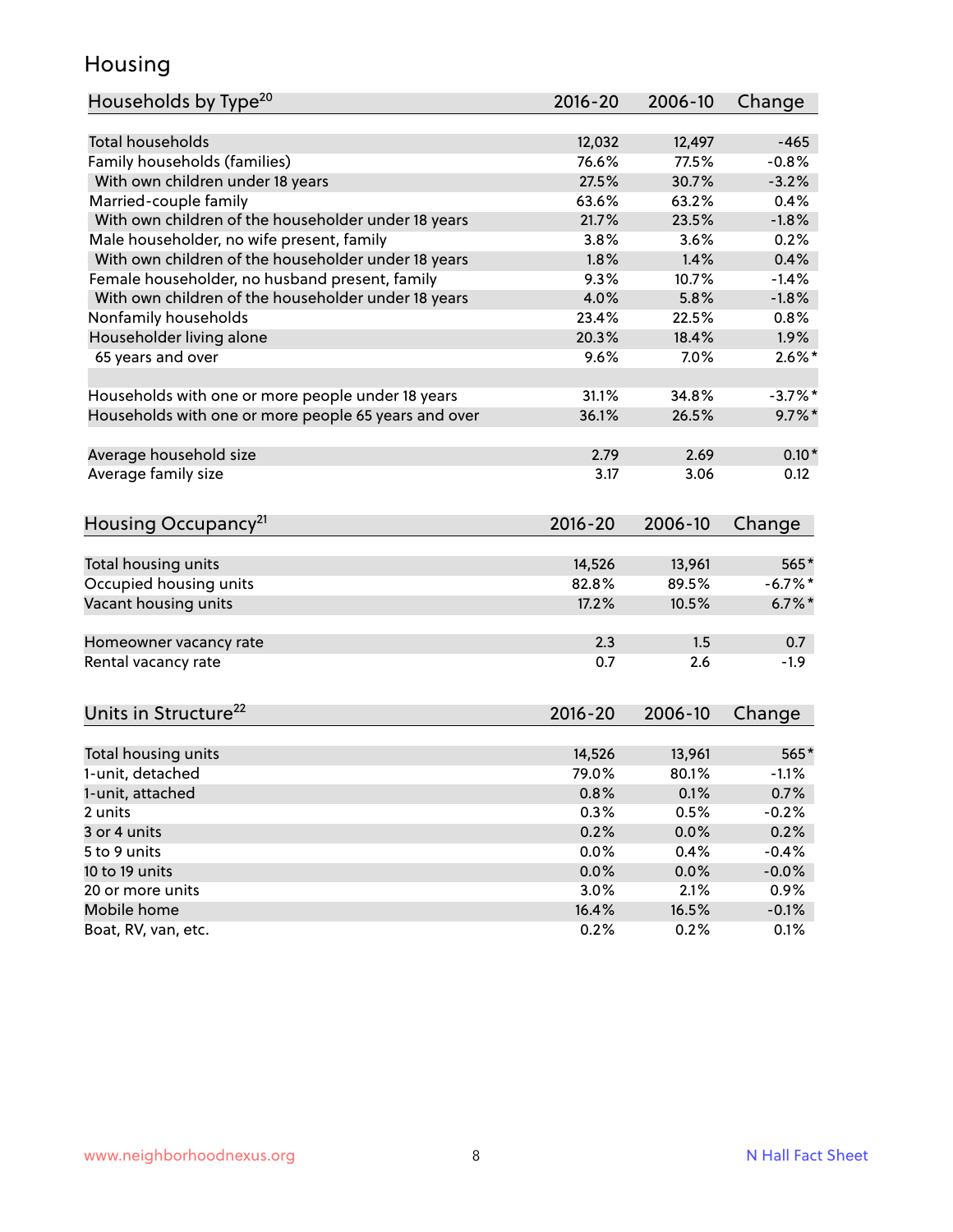## Housing, Continued...

| Year Structure Built <sup>23</sup>             | 2016-20     | 2006-10 | Change          |
|------------------------------------------------|-------------|---------|-----------------|
| Total housing units                            | 14,526      | 13,961  | 565*            |
| Built 2014 or later                            | 3.4%        | (X)     | (X)             |
| Built 2010 to 2013                             | 1.4%        | (X)     | (X)             |
| Built 2000 to 2009                             | 24.5%       | 22.8%   | 1.8%            |
| Built 1990 to 1999                             | 21.9%       | 24.3%   | $-2.3%$         |
| Built 1980 to 1989                             | 17.3%       | 21.1%   | $-3.8\%$ *      |
| Built 1970 to 1979                             | 14.4%       | 13.5%   | 0.9%            |
| Built 1960 to 1969                             | 7.1%        | 6.2%    | 0.9%            |
| Built 1950 to 1959                             | 4.4%        | 5.3%    | $-0.9%$         |
| Built 1940 to 1949                             | 1.6%        | 4.0%    | $-2.3%$ *       |
| Built 1939 or earlier                          | 3.9%        | 2.8%    | 1.1%            |
|                                                |             |         |                 |
| Housing Tenure <sup>24</sup>                   | $2016 - 20$ | 2006-10 | Change          |
| Occupied housing units                         | 12,032      | 12,497  | $-465$          |
| Owner-occupied                                 | 77.6%       | 78.6%   | $-0.9%$         |
| Renter-occupied                                | 22.4%       | 21.4%   | 0.9%            |
|                                                |             |         |                 |
| Average household size of owner-occupied unit  | 2.75        | 2.67    | 0.08            |
| Average household size of renter-occupied unit | 2.94        | 2.75    | 0.19            |
| Residence 1 Year Ago <sup>25</sup>             | $2016 - 20$ | 2006-10 | Change          |
|                                                |             |         |                 |
| Population 1 year and over                     | 33,332      | 33,322  | 10 <sup>°</sup> |
| Same house                                     | 89.5%       | 89.5%   | 0.1%            |
| Different house in the U.S.                    | 10.2%       | 10.1%   | 0.1%            |
| Same county                                    | 4.8%        | 7.0%    | $-2.3%$         |
| Different county                               | 5.5%        | 3.1%    | $2.4\%$ *       |
| Same state                                     | 3.7%        | 1.7%    | $2.0\%$ *       |
| Different state                                | 1.8%        | 1.4%    | 0.4%            |
| Abroad                                         | 0.2%        | 0.4%    | $-0.2%$         |
| Value of Housing Unit <sup>26</sup>            | 2016-20     | 2006-10 | Change          |
|                                                |             |         |                 |
| Owner-occupied units                           | 9,339       | 9,817   | $-478$          |
| Less than \$50,000                             | 7.2%        | 7.3%    | $-0.1%$         |
| \$50,000 to \$99,999                           | 8.4%        | 10.9%   | $-2.5%$         |
| \$100,000 to \$149,999                         | 13.5%       | 18.3%   | $-4.9%$ *       |
| \$150,000 to \$199,999                         | 20.3%       | 18.4%   | 1.9%            |
| \$200,000 to \$299,999                         | 23.2%       | 20.0%   | 3.3%            |
| \$300,000 to \$499,999                         | 18.0%       | 15.2%   | 2.9%            |
| \$500,000 to \$999,999                         | 8.9%        | 8.1%    | 0.8%            |
| \$1,000,000 or more                            | 0.4%        | 1.8%    | $-1.4%$         |
| Median (dollars)                               | 202,534     | 181,024 | 21,509*         |
| Mortgage Status <sup>27</sup>                  | $2016 - 20$ | 2006-10 | Change          |
| Owner-occupied units                           | 9,339       | 9,817   | $-478$          |
| Housing units with a mortgage                  | 56.7%       | 66.8%   | $-10.1\%$ *     |
| Housing units without a mortgage               | 43.3%       | 33.2%   | 10.1%*          |
|                                                |             |         |                 |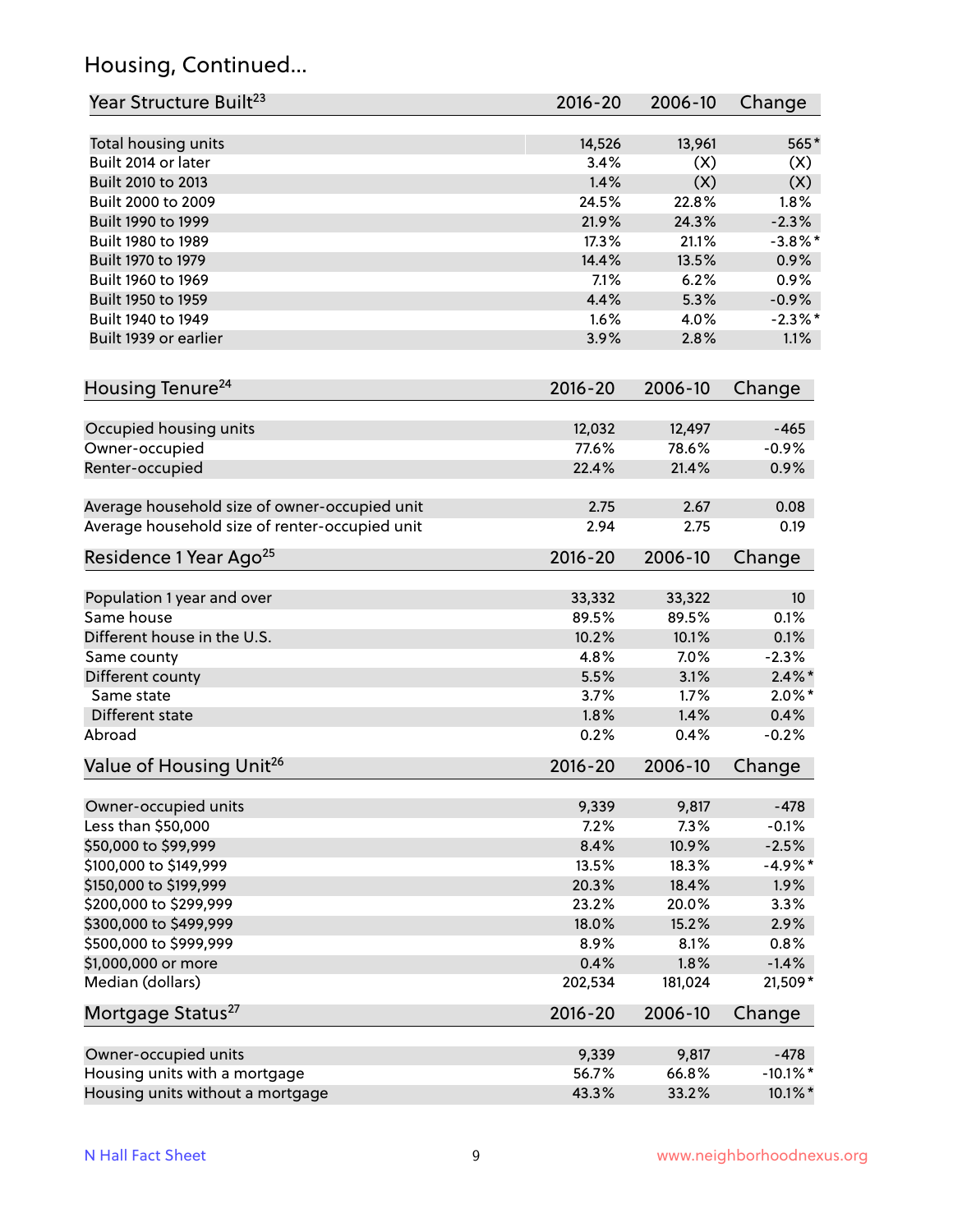## Housing, Continued...

| Selected Monthly Owner Costs <sup>28</sup>                                            | 2016-20     | 2006-10 | Change     |
|---------------------------------------------------------------------------------------|-------------|---------|------------|
| Housing units with a mortgage                                                         | 5,296       | 6,557   | $-1,261*$  |
| Less than \$300                                                                       | 0.2%        | 0.0%    | 0.2%       |
| \$300 to \$499                                                                        | 0.8%        | 1.4%    | $-0.6%$    |
| \$500 to \$999                                                                        | 20.6%       | 18.7%   | 1.9%       |
| \$1,000 to \$1,499                                                                    | 38.1%       | 35.1%   | 3.0%       |
| \$1,500 to \$1,999                                                                    | 21.3%       | 22.8%   | $-1.5%$    |
| \$2,000 to \$2,999                                                                    | 15.2%       | 14.4%   | 0.8%       |
| \$3,000 or more                                                                       | 3.9%        | 7.6%    | $-3.8%$    |
| Median (dollars)                                                                      | 1,363       | 1,413   | $-51$      |
| Housing units without a mortgage                                                      | 4,043       | 3,260   | 783*       |
| Less than \$150                                                                       | 4.2%        | 6.0%    | $-1.8%$    |
| \$150 to \$249                                                                        | 14.1%       | 20.5%   | $-6.4%$    |
| \$250 to \$349                                                                        | 23.0%       | 24.5%   | $-1.5%$    |
| \$350 to \$499                                                                        | 28.9%       | 25.6%   | 3.3%       |
| \$500 to \$699                                                                        | 17.0%       | 12.7%   | 4.3%       |
| \$700 or more                                                                         | 12.8%       | 10.7%   | 2.1%       |
| Median (dollars)                                                                      | 393         | 345     | 48*        |
| Selected Monthly Owner Costs as a Percentage of<br>Household Income <sup>29</sup>     | $2016 - 20$ | 2006-10 | Change     |
| Housing units with a mortgage (excluding units where<br>SMOCAPI cannot be computed)   | 5,280       | 6,534   | $-1,254*$  |
| Less than 20.0 percent                                                                | 52.5%       | 35.2%   | 17.3%*     |
| 20.0 to 24.9 percent                                                                  | 14.9%       | 16.0%   | $-1.1%$    |
| 25.0 to 29.9 percent                                                                  | 10.0%       | 12.8%   | $-2.7%$    |
| 30.0 to 34.9 percent                                                                  | 5.6%        | 11.9%   | $-6.3\%$ * |
| 35.0 percent or more                                                                  | 16.9%       | 24.1%   | $-7.2\%$ * |
| Not computed                                                                          | 16          | 23      | $-7$       |
| Housing unit without a mortgage (excluding units where<br>SMOCAPI cannot be computed) | 3,984       | 3,180   | 804        |
| Less than 10.0 percent                                                                | 60.0%       | 44.2%   | 15.8%      |
| 10.0 to 14.9 percent                                                                  | 13.3%       | 19.2%   | $-6.0\%$ * |
| 15.0 to 19.9 percent                                                                  | 7.7%        | 12.6%   | $-4.9\%*$  |
| 20.0 to 24.9 percent                                                                  | 7.2%        | 5.3%    | 1.8%       |
| 25.0 to 29.9 percent                                                                  | 1.7%        | 4.3%    | $-2.6%$    |
| 30.0 to 34.9 percent                                                                  | 2.1%        | 2.7%    | $-0.6%$    |
| 35.0 percent or more                                                                  | 8.0%        | 11.6%   | $-3.5%$    |
| Not computed                                                                          | 59          | 80      | $-21$      |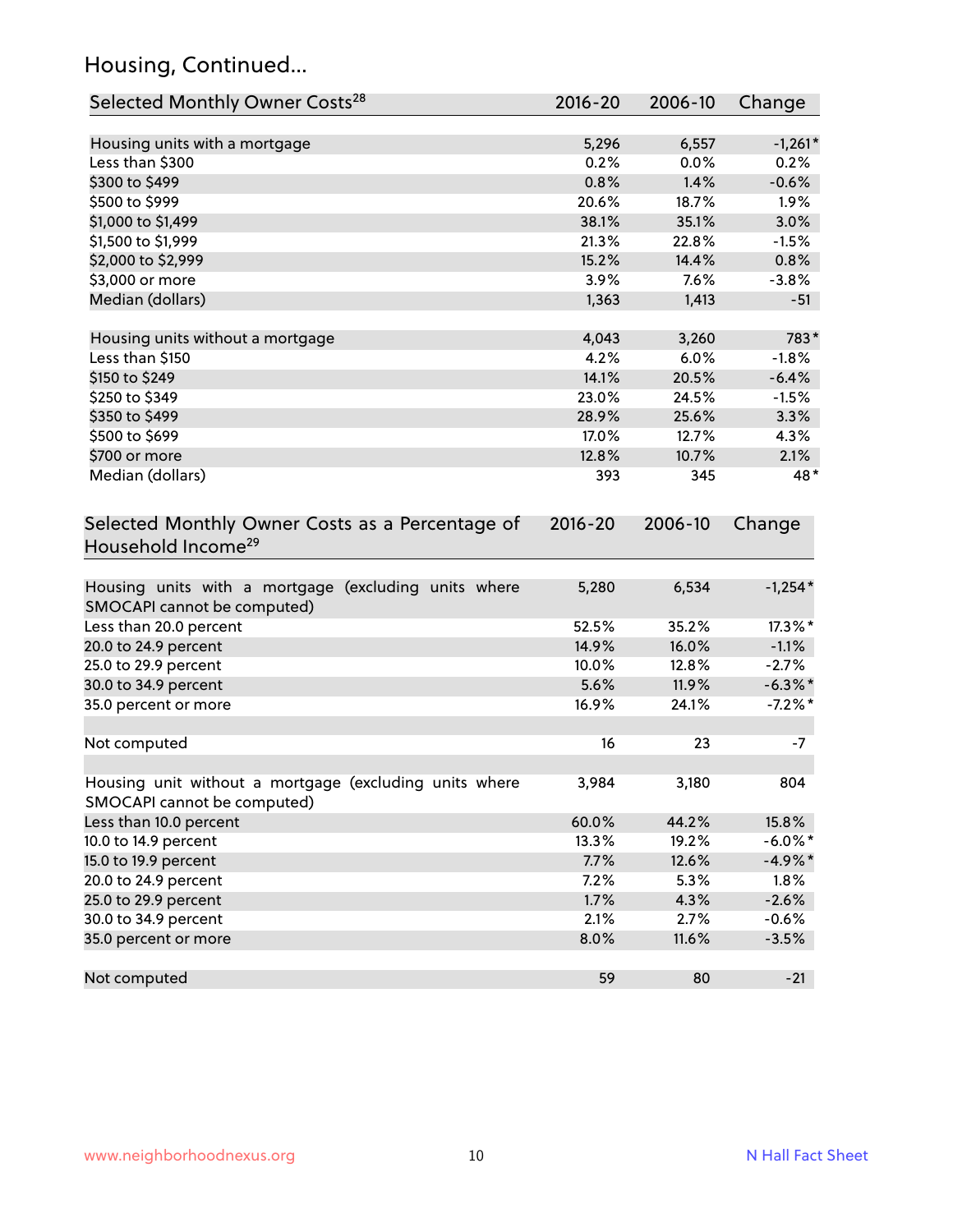# Housing, Continued...

| Occupied units paying rent<br>2,391<br>2,200<br>191<br>0.3%<br>Less than \$200<br>0.6%<br>$-0.3%$<br>3.4%<br>\$200 to \$499<br>8.9%<br>$-5.5%$<br>\$500 to \$749<br>18.0%<br>29.1%<br>$-11.1%$<br>26.7%<br>25.3%<br>1.5%<br>\$750 to \$999<br>\$1,000 to \$1,499<br>29.5%<br>0.2%<br>29.4%<br>7.5%<br>\$1,500 to \$1,999<br>0.0%<br>7.5%<br>14.6%<br>\$2,000 or more<br>6.8%<br>$7.8\%$<br>Median (dollars)<br>1,023<br>956<br>$67*$<br>302<br>480<br>$-178$<br>No rent paid<br>2006-10<br>$2016 - 20$<br>Change<br>2,366<br>2,137<br>229<br>cannot be computed)<br>21.6%<br>13.0%<br>8.6%<br>Less than 15.0 percent<br>15.2%<br>17.7%<br>2.5%<br>15.0 to 19.9 percent<br>5.6%<br>20.0 to 24.9 percent<br>15.0%<br>9.5%<br>8.9%<br>25.0 to 29.9 percent<br>5.9%<br>$-3.1%$<br>30.0 to 34.9 percent<br>6.0%<br>5.5%<br>0.5%<br>35.0 percent or more<br>33.8%<br>47.9%<br>$-14.1\%$ *<br>543<br>$-216$<br>327<br>Commuting to Work <sup>32</sup><br>2016-20<br>2006-10<br>Change<br>15,781<br>15,414<br>367<br>Workers 16 years and over<br>2.5%<br>Car, truck, or van - drove alone<br>82.4%<br>79.9%<br>Car, truck, or van - carpooled<br>10.7%<br>11.3%<br>$-0.6%$<br>Public transportation (excluding taxicab)<br>0.0%<br>0.3%<br>$-0.3%$<br>Walked<br>1.0%<br>0.7%<br>$-0.3%$<br>1.3%<br>Other means<br>1.2%<br>0.1%<br>Worked at home<br>4.9%<br>6.3%<br>$-1.4%$<br>Mean travel time to work (minutes)<br>26.8<br>31.8<br>2016-20<br>2006-10<br>Change<br>Occupied housing units<br>$-465$<br>12,032<br>12,497<br>3.3%<br>3.1%<br>0.2%<br>22.4%<br>22.3%<br>$0.0\%$<br>38.6%<br>40.3%<br>$-1.6%$<br>34.3%<br>35.7%<br>1.4% | Gross Rent <sup>30</sup>                                     | 2016-20 | 2006-10 | Change |
|--------------------------------------------------------------------------------------------------------------------------------------------------------------------------------------------------------------------------------------------------------------------------------------------------------------------------------------------------------------------------------------------------------------------------------------------------------------------------------------------------------------------------------------------------------------------------------------------------------------------------------------------------------------------------------------------------------------------------------------------------------------------------------------------------------------------------------------------------------------------------------------------------------------------------------------------------------------------------------------------------------------------------------------------------------------------------------------------------------------------------------------------------------------------------------------------------------------------------------------------------------------------------------------------------------------------------------------------------------------------------------------------------------------------------------------------------------------------------------------------------------------------------------------------------------------------------------------------------------------------------------|--------------------------------------------------------------|---------|---------|--------|
|                                                                                                                                                                                                                                                                                                                                                                                                                                                                                                                                                                                                                                                                                                                                                                                                                                                                                                                                                                                                                                                                                                                                                                                                                                                                                                                                                                                                                                                                                                                                                                                                                                |                                                              |         |         |        |
|                                                                                                                                                                                                                                                                                                                                                                                                                                                                                                                                                                                                                                                                                                                                                                                                                                                                                                                                                                                                                                                                                                                                                                                                                                                                                                                                                                                                                                                                                                                                                                                                                                |                                                              |         |         |        |
|                                                                                                                                                                                                                                                                                                                                                                                                                                                                                                                                                                                                                                                                                                                                                                                                                                                                                                                                                                                                                                                                                                                                                                                                                                                                                                                                                                                                                                                                                                                                                                                                                                |                                                              |         |         |        |
|                                                                                                                                                                                                                                                                                                                                                                                                                                                                                                                                                                                                                                                                                                                                                                                                                                                                                                                                                                                                                                                                                                                                                                                                                                                                                                                                                                                                                                                                                                                                                                                                                                |                                                              |         |         |        |
|                                                                                                                                                                                                                                                                                                                                                                                                                                                                                                                                                                                                                                                                                                                                                                                                                                                                                                                                                                                                                                                                                                                                                                                                                                                                                                                                                                                                                                                                                                                                                                                                                                |                                                              |         |         |        |
|                                                                                                                                                                                                                                                                                                                                                                                                                                                                                                                                                                                                                                                                                                                                                                                                                                                                                                                                                                                                                                                                                                                                                                                                                                                                                                                                                                                                                                                                                                                                                                                                                                |                                                              |         |         |        |
|                                                                                                                                                                                                                                                                                                                                                                                                                                                                                                                                                                                                                                                                                                                                                                                                                                                                                                                                                                                                                                                                                                                                                                                                                                                                                                                                                                                                                                                                                                                                                                                                                                |                                                              |         |         |        |
|                                                                                                                                                                                                                                                                                                                                                                                                                                                                                                                                                                                                                                                                                                                                                                                                                                                                                                                                                                                                                                                                                                                                                                                                                                                                                                                                                                                                                                                                                                                                                                                                                                |                                                              |         |         |        |
|                                                                                                                                                                                                                                                                                                                                                                                                                                                                                                                                                                                                                                                                                                                                                                                                                                                                                                                                                                                                                                                                                                                                                                                                                                                                                                                                                                                                                                                                                                                                                                                                                                |                                                              |         |         |        |
|                                                                                                                                                                                                                                                                                                                                                                                                                                                                                                                                                                                                                                                                                                                                                                                                                                                                                                                                                                                                                                                                                                                                                                                                                                                                                                                                                                                                                                                                                                                                                                                                                                |                                                              |         |         |        |
|                                                                                                                                                                                                                                                                                                                                                                                                                                                                                                                                                                                                                                                                                                                                                                                                                                                                                                                                                                                                                                                                                                                                                                                                                                                                                                                                                                                                                                                                                                                                                                                                                                |                                                              |         |         |        |
|                                                                                                                                                                                                                                                                                                                                                                                                                                                                                                                                                                                                                                                                                                                                                                                                                                                                                                                                                                                                                                                                                                                                                                                                                                                                                                                                                                                                                                                                                                                                                                                                                                | Gross Rent as a Percentage of Household Income <sup>31</sup> |         |         |        |
|                                                                                                                                                                                                                                                                                                                                                                                                                                                                                                                                                                                                                                                                                                                                                                                                                                                                                                                                                                                                                                                                                                                                                                                                                                                                                                                                                                                                                                                                                                                                                                                                                                | Occupied units paying rent (excluding units where GRAPI      |         |         |        |
|                                                                                                                                                                                                                                                                                                                                                                                                                                                                                                                                                                                                                                                                                                                                                                                                                                                                                                                                                                                                                                                                                                                                                                                                                                                                                                                                                                                                                                                                                                                                                                                                                                |                                                              |         |         |        |
|                                                                                                                                                                                                                                                                                                                                                                                                                                                                                                                                                                                                                                                                                                                                                                                                                                                                                                                                                                                                                                                                                                                                                                                                                                                                                                                                                                                                                                                                                                                                                                                                                                |                                                              |         |         |        |
|                                                                                                                                                                                                                                                                                                                                                                                                                                                                                                                                                                                                                                                                                                                                                                                                                                                                                                                                                                                                                                                                                                                                                                                                                                                                                                                                                                                                                                                                                                                                                                                                                                |                                                              |         |         |        |
|                                                                                                                                                                                                                                                                                                                                                                                                                                                                                                                                                                                                                                                                                                                                                                                                                                                                                                                                                                                                                                                                                                                                                                                                                                                                                                                                                                                                                                                                                                                                                                                                                                |                                                              |         |         |        |
|                                                                                                                                                                                                                                                                                                                                                                                                                                                                                                                                                                                                                                                                                                                                                                                                                                                                                                                                                                                                                                                                                                                                                                                                                                                                                                                                                                                                                                                                                                                                                                                                                                |                                                              |         |         |        |
|                                                                                                                                                                                                                                                                                                                                                                                                                                                                                                                                                                                                                                                                                                                                                                                                                                                                                                                                                                                                                                                                                                                                                                                                                                                                                                                                                                                                                                                                                                                                                                                                                                |                                                              |         |         |        |
|                                                                                                                                                                                                                                                                                                                                                                                                                                                                                                                                                                                                                                                                                                                                                                                                                                                                                                                                                                                                                                                                                                                                                                                                                                                                                                                                                                                                                                                                                                                                                                                                                                |                                                              |         |         |        |
|                                                                                                                                                                                                                                                                                                                                                                                                                                                                                                                                                                                                                                                                                                                                                                                                                                                                                                                                                                                                                                                                                                                                                                                                                                                                                                                                                                                                                                                                                                                                                                                                                                | Not computed                                                 |         |         |        |
|                                                                                                                                                                                                                                                                                                                                                                                                                                                                                                                                                                                                                                                                                                                                                                                                                                                                                                                                                                                                                                                                                                                                                                                                                                                                                                                                                                                                                                                                                                                                                                                                                                | Transportation                                               |         |         |        |
|                                                                                                                                                                                                                                                                                                                                                                                                                                                                                                                                                                                                                                                                                                                                                                                                                                                                                                                                                                                                                                                                                                                                                                                                                                                                                                                                                                                                                                                                                                                                                                                                                                |                                                              |         |         |        |
|                                                                                                                                                                                                                                                                                                                                                                                                                                                                                                                                                                                                                                                                                                                                                                                                                                                                                                                                                                                                                                                                                                                                                                                                                                                                                                                                                                                                                                                                                                                                                                                                                                |                                                              |         |         |        |
|                                                                                                                                                                                                                                                                                                                                                                                                                                                                                                                                                                                                                                                                                                                                                                                                                                                                                                                                                                                                                                                                                                                                                                                                                                                                                                                                                                                                                                                                                                                                                                                                                                |                                                              |         |         |        |
|                                                                                                                                                                                                                                                                                                                                                                                                                                                                                                                                                                                                                                                                                                                                                                                                                                                                                                                                                                                                                                                                                                                                                                                                                                                                                                                                                                                                                                                                                                                                                                                                                                |                                                              |         |         |        |
|                                                                                                                                                                                                                                                                                                                                                                                                                                                                                                                                                                                                                                                                                                                                                                                                                                                                                                                                                                                                                                                                                                                                                                                                                                                                                                                                                                                                                                                                                                                                                                                                                                |                                                              |         |         |        |
|                                                                                                                                                                                                                                                                                                                                                                                                                                                                                                                                                                                                                                                                                                                                                                                                                                                                                                                                                                                                                                                                                                                                                                                                                                                                                                                                                                                                                                                                                                                                                                                                                                |                                                              |         |         |        |
|                                                                                                                                                                                                                                                                                                                                                                                                                                                                                                                                                                                                                                                                                                                                                                                                                                                                                                                                                                                                                                                                                                                                                                                                                                                                                                                                                                                                                                                                                                                                                                                                                                |                                                              |         |         |        |
|                                                                                                                                                                                                                                                                                                                                                                                                                                                                                                                                                                                                                                                                                                                                                                                                                                                                                                                                                                                                                                                                                                                                                                                                                                                                                                                                                                                                                                                                                                                                                                                                                                |                                                              |         |         |        |
|                                                                                                                                                                                                                                                                                                                                                                                                                                                                                                                                                                                                                                                                                                                                                                                                                                                                                                                                                                                                                                                                                                                                                                                                                                                                                                                                                                                                                                                                                                                                                                                                                                |                                                              |         |         |        |
|                                                                                                                                                                                                                                                                                                                                                                                                                                                                                                                                                                                                                                                                                                                                                                                                                                                                                                                                                                                                                                                                                                                                                                                                                                                                                                                                                                                                                                                                                                                                                                                                                                |                                                              |         |         | $4.9*$ |
|                                                                                                                                                                                                                                                                                                                                                                                                                                                                                                                                                                                                                                                                                                                                                                                                                                                                                                                                                                                                                                                                                                                                                                                                                                                                                                                                                                                                                                                                                                                                                                                                                                | Vehicles Available <sup>33</sup>                             |         |         |        |
|                                                                                                                                                                                                                                                                                                                                                                                                                                                                                                                                                                                                                                                                                                                                                                                                                                                                                                                                                                                                                                                                                                                                                                                                                                                                                                                                                                                                                                                                                                                                                                                                                                |                                                              |         |         |        |
|                                                                                                                                                                                                                                                                                                                                                                                                                                                                                                                                                                                                                                                                                                                                                                                                                                                                                                                                                                                                                                                                                                                                                                                                                                                                                                                                                                                                                                                                                                                                                                                                                                | No vehicles available                                        |         |         |        |
|                                                                                                                                                                                                                                                                                                                                                                                                                                                                                                                                                                                                                                                                                                                                                                                                                                                                                                                                                                                                                                                                                                                                                                                                                                                                                                                                                                                                                                                                                                                                                                                                                                | 1 vehicle available                                          |         |         |        |
|                                                                                                                                                                                                                                                                                                                                                                                                                                                                                                                                                                                                                                                                                                                                                                                                                                                                                                                                                                                                                                                                                                                                                                                                                                                                                                                                                                                                                                                                                                                                                                                                                                | 2 vehicles available                                         |         |         |        |
|                                                                                                                                                                                                                                                                                                                                                                                                                                                                                                                                                                                                                                                                                                                                                                                                                                                                                                                                                                                                                                                                                                                                                                                                                                                                                                                                                                                                                                                                                                                                                                                                                                | 3 or more vehicles available                                 |         |         |        |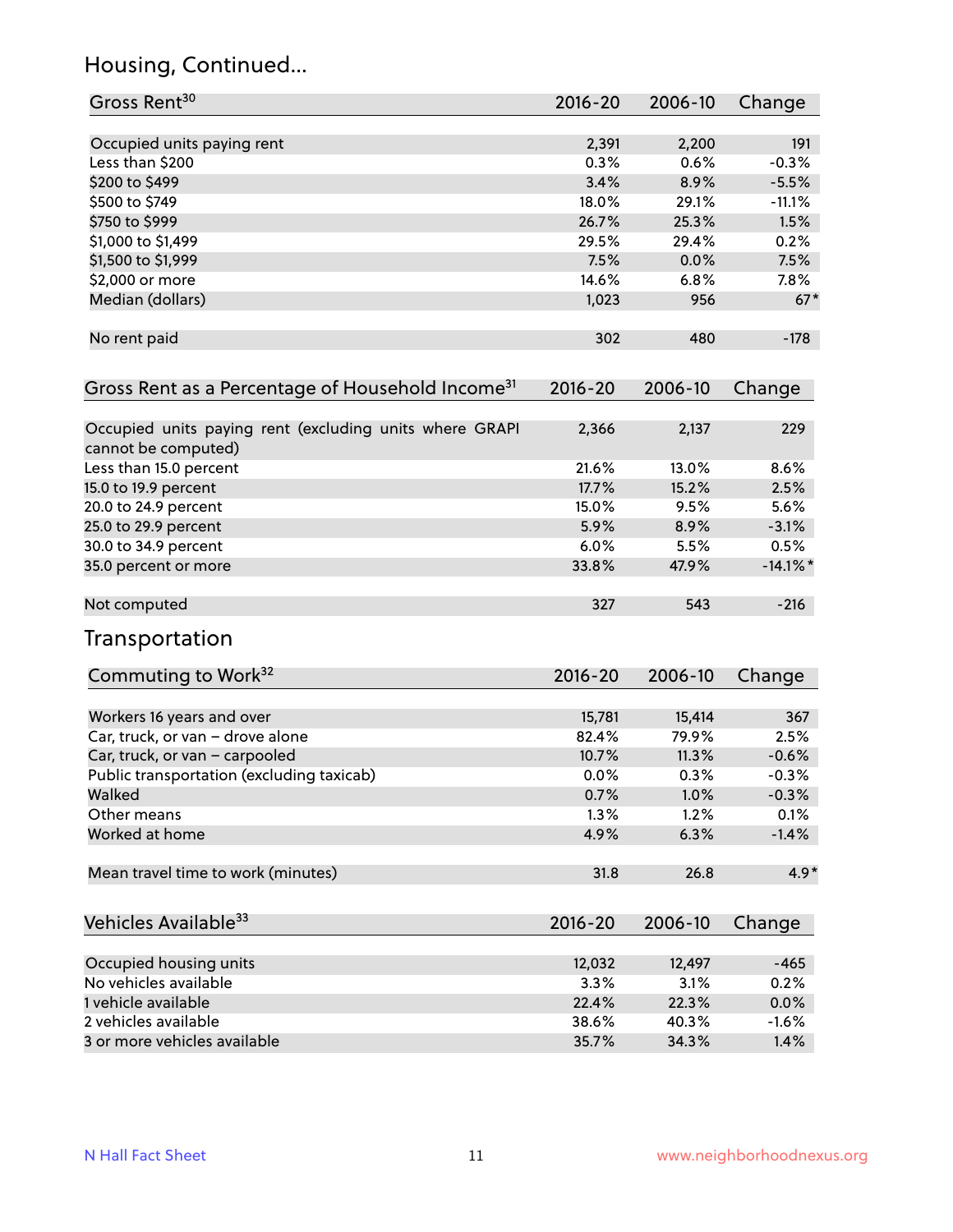#### Health

| Health Insurance coverage <sup>34</sup> | 2016-20 |
|-----------------------------------------|---------|
|-----------------------------------------|---------|

| Civilian Noninstitutionalized Population                | 33,579 |
|---------------------------------------------------------|--------|
| With health insurance coverage                          | 87.8%  |
| With private health insurance coverage                  | 70.2%  |
| With public health coverage                             | 33.8%  |
| No health insurance coverage                            | 12.2%  |
| Civilian Noninstitutionalized Population Under 19 years | 7,802  |
| No health insurance coverage                            | 6.8%   |
| Civilian Noninstitutionalized Population 19 to 64 years | 19,282 |
| In labor force:                                         | 15,189 |
| Employed:                                               | 14,609 |
| With health insurance coverage                          | 83.5%  |
| With private health insurance coverage                  | 81.0%  |
| With public coverage                                    | 4.9%   |
| No health insurance coverage                            | 16.5%  |
| Unemployed:                                             | 580    |
| With health insurance coverage                          | 57.8%  |
| With private health insurance coverage                  | 41.6%  |
| With public coverage                                    | 20.3%  |
| No health insurance coverage                            | 42.2%  |
| Not in labor force:                                     | 4,093  |
| With health insurance coverage                          | 79.0%  |
| With private health insurance coverage                  | 52.2%  |
| With public coverage                                    | 38.7%  |
| No health insurance coverage                            | 21.0%  |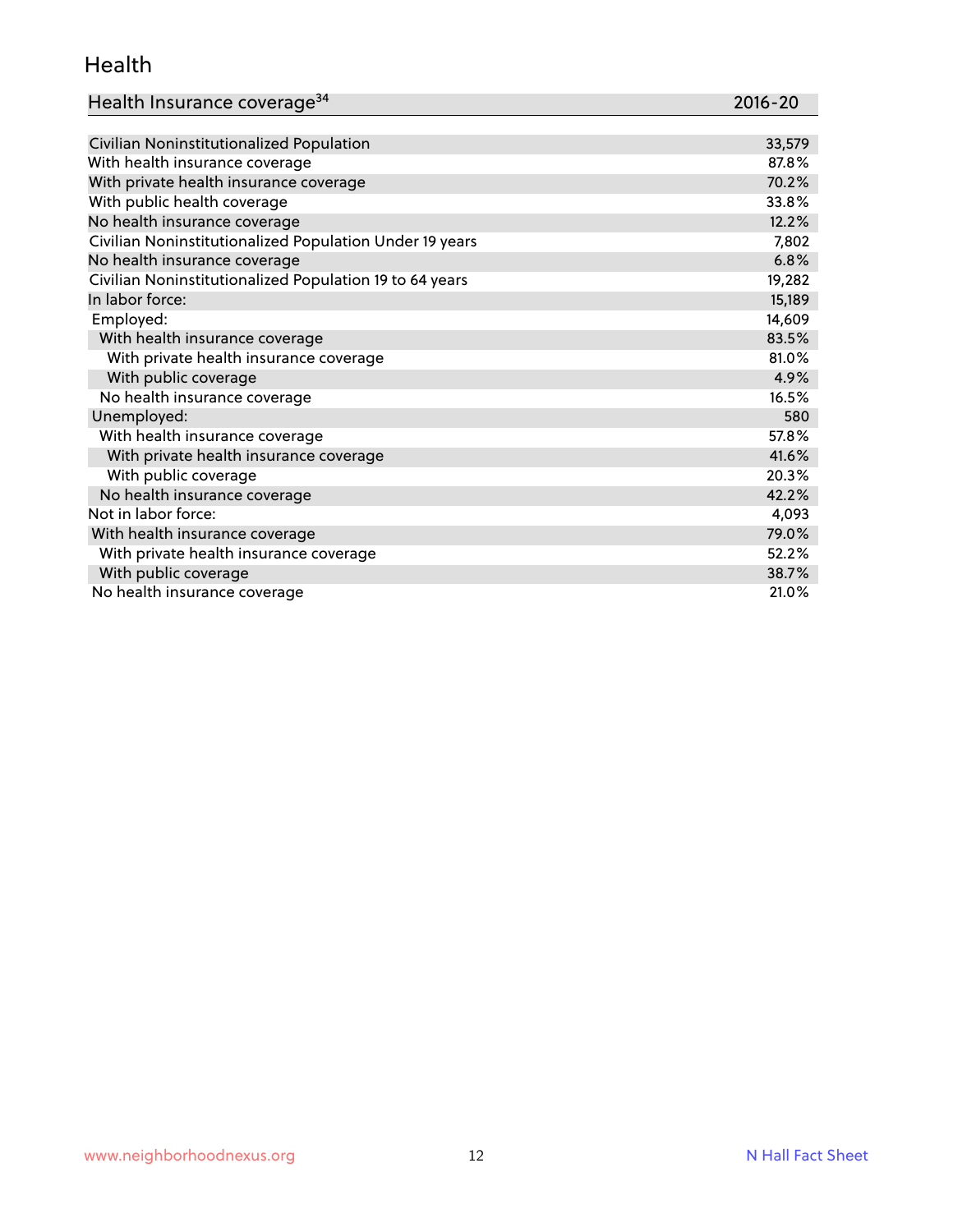## Employment Forecasts

| Forecast Employment by Sector <sup>35</sup>      | 2030         | 2020         | Change   |
|--------------------------------------------------|--------------|--------------|----------|
|                                                  |              |              |          |
| <b>All Sectors</b>                               | 7,693        | 7,420        | 3.7%     |
| Goods Producing                                  | 2,433        | 2,499        | $-2.6%$  |
| Agriculture, forestry, fishing and hunting       | 106          | 116          | $-8.6%$  |
| Mining                                           | 0            | $\Omega$     | 0.0%     |
| Construction                                     | 358          | 404          | $-11.4%$ |
| Manufacturing                                    | 1,969        | 1,979        | $-0.5%$  |
| Service Providing                                | 1,150        | 1,119        | 2.8%     |
| Wholesale trade                                  | 79           | 82           | $-3.7%$  |
| Retail trade                                     | 559          | 517          | 8.1%     |
| Transportation and warehousing                   | 512          | 520          | $-1.5%$  |
| <b>Utilities</b>                                 | $\Omega$     | $\Omega$     | 0.0%     |
| Information                                      | 51           | 41           | 24.4%    |
| <b>Financial activities</b>                      | 356          | 356          | 0.0%     |
| Finance and insurance                            | 246          | 230          | 7.0%     |
| Real estate and rental and leasing               | 110          | 126          | $-12.7%$ |
| Professional and business services               | 230          | 209          | 10.0%    |
| Professional, scientific, and technical services | 196          | 177          | 10.7%    |
| Management of companies and enterprises          | 34           | 32           | 6.3%     |
| <b>Education and health services</b>             | 1,791        | 1,757        | 1.9%     |
| <b>Education services</b>                        | 1,223        | 1,264        | $-3.2%$  |
| Health care and social assistance                | 568          | 493          | 15.2%    |
| Leisure and hospitality                          | 425          | 405          | 4.9%     |
| Arts, entertainment, and recreation              | $\mathbf{1}$ | $\mathbf{1}$ | 0.0%     |
| Accommodation and food services                  | 424          | 404          | 5.0%     |
| Other services, except public administration     | 87           | 90           | $-3.3%$  |
| <b>Public administration</b>                     | 174          | 140          | 24.3%    |

## Population Forecasts

| Population Forecasts <sup>36</sup> | 2030   | 2020   | Change |
|------------------------------------|--------|--------|--------|
|                                    |        |        |        |
| <b>Total Population</b>            | 44.666 | 37.718 | 18.4%  |
| <b>Total Households</b>            | 17.037 | 14.206 | 19.9%  |